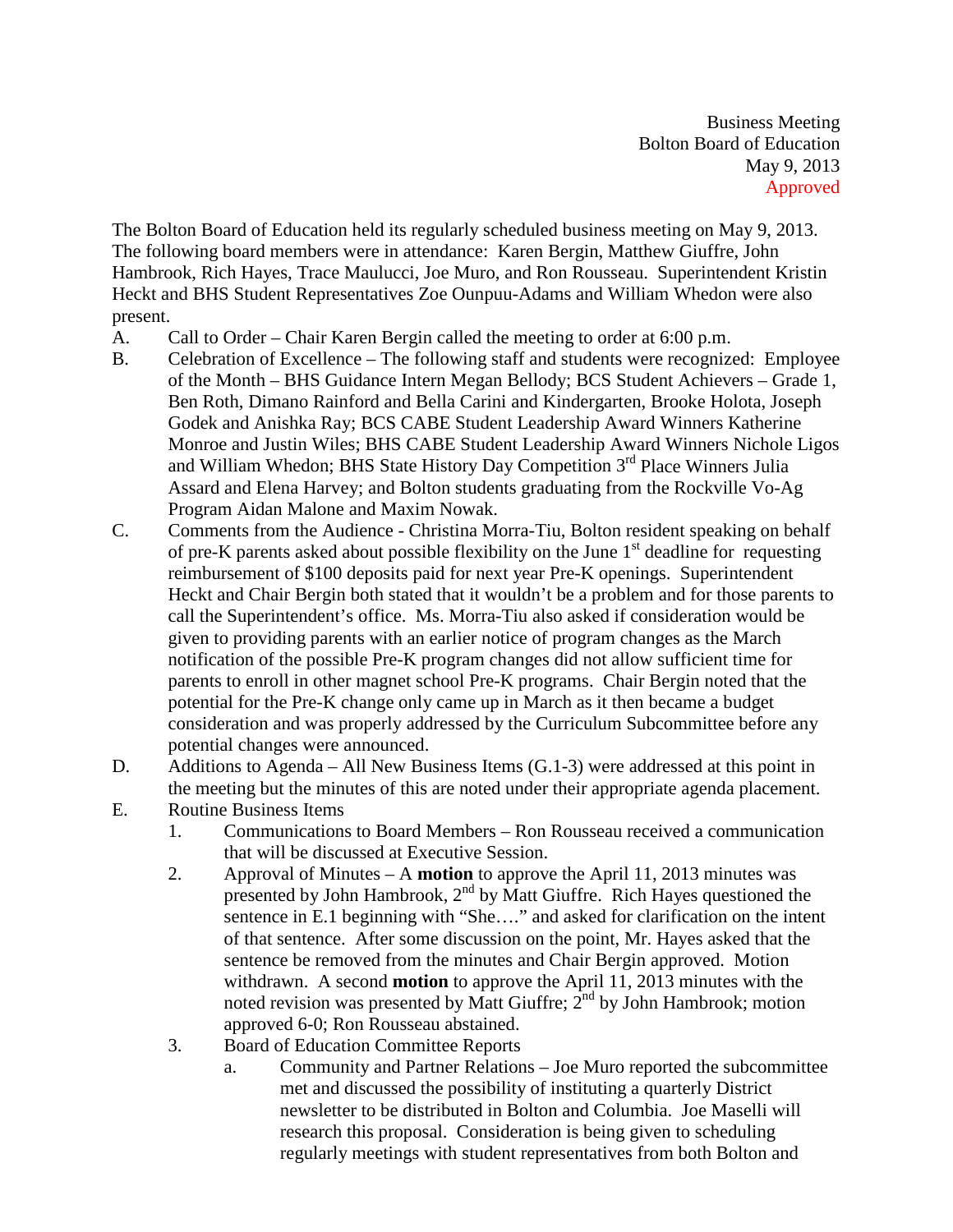Columbia. Superintendent Heckt will research this proposal. Joe Muro is developing a survey to be distributed to Columbia graduates of BHS. Superintendent Heckt and Chair Bergin will follow up with First Selectman Robert Morra on the opportunity to partner with Columbia for recreational sports. Joe Maselli will research the possibility of Columbia  $7<sup>th</sup>$  and  $8<sup>th</sup>$  grade students participating in social events at BHS.

- b. Curruculum John Hambrook reported the subcommittee met to review the new Teacher Evaluation document and Best Teacher program information.
- c. Finance Joe Muro reported the subcommittee met and reviewed the budget figures as of April 30, 2013 noting increased expenditures in both SPED and Regular education expenses.
- 4. Community Meeting Reports/Board of Education Trace Maulucci reported the District Safety Committee met and will be assessing lockdown procedures at both schools for compliance with best practices of both national and state level guidelines. The security audit was completed as was a traffic flow analysis. Committee members will tour both BHS and BCS at the May  $20<sup>th</sup>$  meeting.
- 5. BHS Student Representatives Report Bill Whedon provided a sports update noting that both boys and girls track and field teams have recorded their first wins. The FBLA club had students compete and place in the State competition and three of them qualified to attend the national competition in Anaheim, CA this summer. The senior demo is May  $16<sup>th</sup>$  and their outing to Block Island is May  $28<sup>th</sup>$ . Midquarter exams have begun. Zoe Ounpuu-Adams reported that students from Mrs. Midford's Algegra II class placed in the F of X completion held at MCC. The Jr./Sr. Prom is May  $18<sup>th</sup>$  at the Glastonbury Country Club. All trips abroad went very well although students and chaperones returned very tired.
- 6. Administrators Reports this month's reports will be included in next month's BOE packet.
- 7. Superintendent of Schools Report
	- a. 2013-2014 Budget Update Superintendent Heckt reported the first referendum did not pass; the second referendum is scheduled for May  $21^{st}$ . Chair Bergin and Superintendent Heckt are reviewing all options.
	- b. Healthy Food Certification Superintendent Heckt requested BOE approval to not request Healthy Food Certification which has been the practice in the past due to cost constraints associated with implementation. A **motion** to not seek Healthy Food Certification was presented by John Hambrook; 2<sup>nd</sup> by Matt Giuffre; MUP.
- F. Unfinished Business
	- 1. 2<sup>nd</sup> Read Policy 5145, Civil and Legal Rights Responsibilities. Matt Giuffre presented the policy for approval noting the only change was the replacement of the individual name with the title of Pupil Services Director. A **motion** to approve the policy changes as noted was presented by Matt Giuffre;  $2<sup>nd</sup>$  by Joe Muro; MUP.
- G. New Business
	- 1. Rockville Vo-Ag Consulting Committee Appointment The Rockville Regional Agricultural Education Center requested BOE approval of their nomination of Town resident Larry Pesce to fill a vacancy on their Consulting Committee. Matt Giuffre presented a **motion** to approve the nomination;  $2<sup>nd</sup>$  by John Hambrook; MUP.